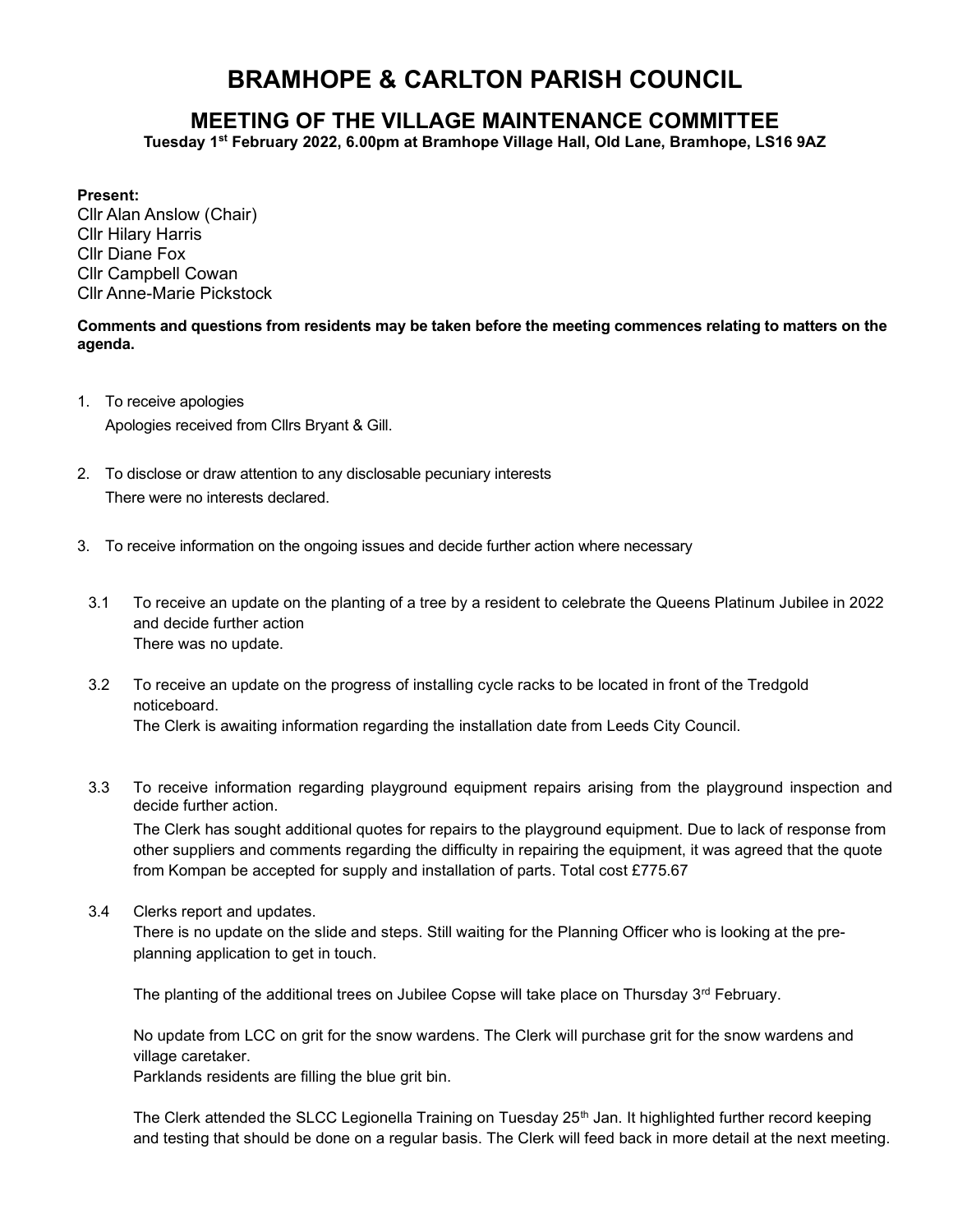The LCC Conservation Officer has confirmed that the method statement supplied for the re-painting of the milestones meets with their approval. Prices for the paint and a budget for the project will be agreed at the next meeting.

## 4 To receive a report on work completed since December 2021

Assisted with erecting the Christmas tree, installing the lights and removal of the tree. Concrete base for bench on Jubilee Copse, filling in potholes in the Recreation Ground car park.

5 To receive a report from BiB

BiB will be holding a coffee morning on Saturday 9<sup>th</sup> April, 10am to 12pm at the Village Hall.

The next meeting of BiB will be held on 15<sup>th</sup> February, at which they will be agreeing a litter pick date. The Clerk has offered to publicise the litter pick on the council's website and Facebook page.

Leeds Goes Purple are holding a city-wide litter pick on 10-12 June, the week after the Queen's jubilee.

The Duke of Edinburgh volunteers cleared leaves at the Well and twigs off the lawns at the chapel. They also swept the path from the Knoll down to Parklands gate.

6 To discuss the grass cutting contract for 2022/23/24 and decide further action.

A discussion took place regarding the specification for the grass cutting contract for 2022-24. It was agreed that the specification should remain the same as in previous years. The Clerk will seek quotes, which will be presented to Full Council for agreement on 23rd February 2022.

7 To receive information and discuss repairs to the playground surfacing and decide further action

A third company has been to look at the playground surfacing. The company advised two options. To replace two large sections, by removing the existing surfacing, creating a solid base and using a rubber mulch on the top or to replace the full area, again by removing the existing surfacing, creating a solid base with pin edging and rubber mulch. The second option would have a 10-year guarantee. Price to follow.

The equipment should, if it continues to be maintained annually, last at least another 10 years and can be improved by cleaning or replacing some parts that have faded, equipment with fraying rope and areas of equipment affected by algae and sap from the trees.

It was AGREED in principal that the surfacing needs to be repaired properly and that patching up is not a costeffective solution long term. A proposal will be drafted regarding the surfacing and either the replacement or refurbishment of the spire net to be discussed at the next meeting of Full Council, in order that budget provision can be made in the 2022/23 for any agreement on how both issues be dealt with.

Cllr Fox will explore whether planning permission would be required to replace the surfacing and also a replacement for the spire net.

The village caretaker will undertake some further temporary repairs to maintain safety whilst a permanent solution is agreed and implemented.

8 To receive information regarding the Pavilion refurbishment planning application in relation to the car park design and comments from Leeds City Council and decide further action.

The architect has sent revised plans for the car park following comments received from LCC planning. The proposed plans were discussed.

It was PROPOSED by Cllr Anslow, SECONDED by Cllr Harris and Agreed by ALL that the plans be submitted.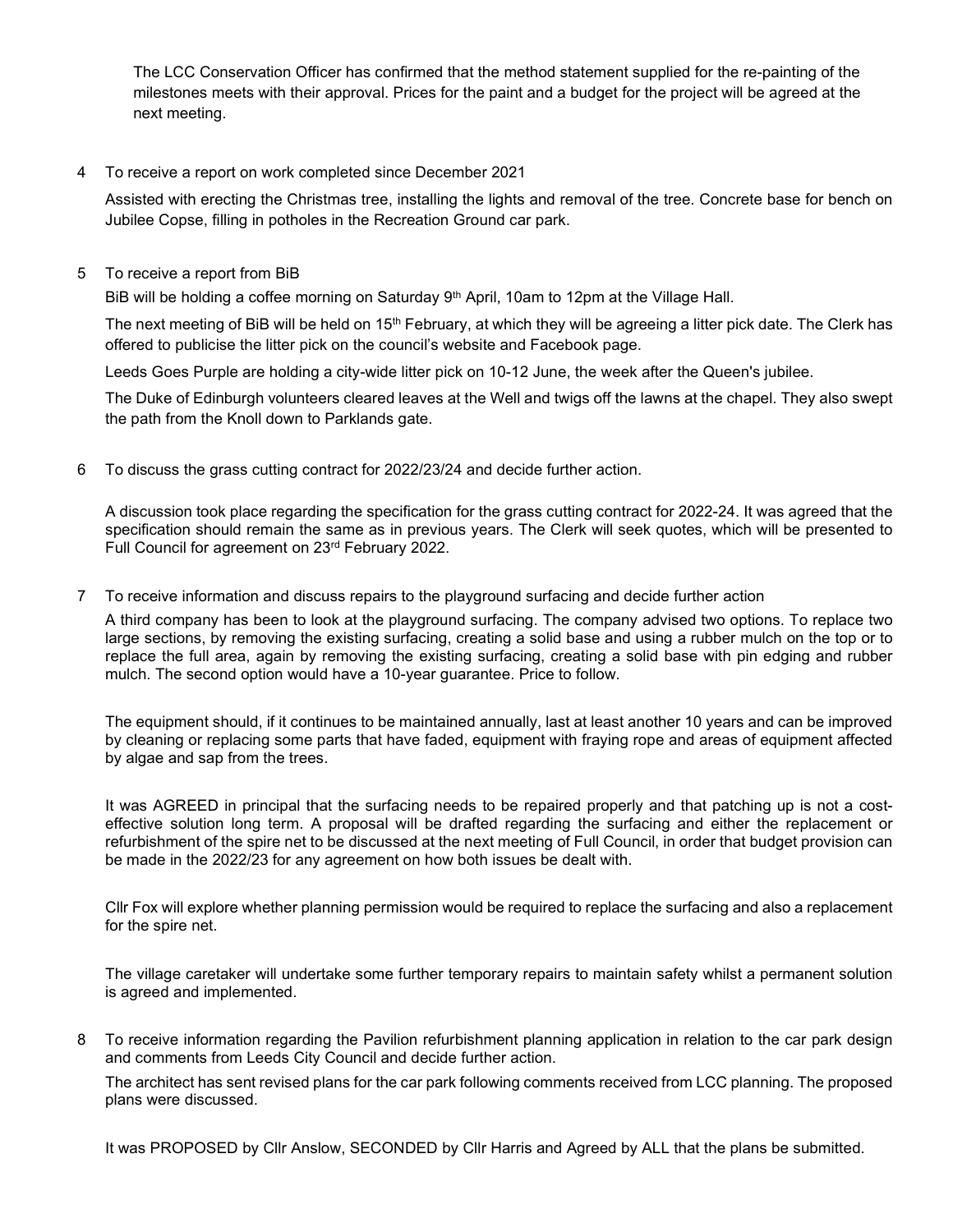9 To receive information regarding a tree survey, arboriculture impact assessment and topographical survey required for the Pavilion project and decide further action.

The Planning application for the Pavilion project requires a full tree survey and arboriculture impact assessment for the planning application to progress. The fee will be £650.00 + VAT for the tree survey and impact assessment and £775 for the topographical survey, which is required in order to complete the impact assessment.

It was AGREED by ALL that the instructions be given to the consultant to commission both surveys.

10 To discuss energy renewal quotes for the Pavilion and decide further action.

The energy quotes for the Pavilion were discussed. The current supplier, SSE, remains the most cost-effective provider of renewable energy, in line with the Councils commitment to reducing its carbon footprint.

It was AGREED by ALL that the energy contract for the Pavilion be renewed with SSE, fixed for a period of two years.

11 To receive correspondence regarding the entrance to the ginnel path between Southfield and The Birches and decide further action.

A complaint has been received regarding the entrance to the ginnel path between Southfield and The Birches, that is provides poor access for disabled users, as the kerb is not flush with the level of the road.

It was noted by the Committee that the surfacing between the road and barriers is also in poor condition and would benefit from being replaced.

The Clerk will seek a quote for a new flat kerb and to replace the tarmac between the fencing and the kerb.

12 To receive information regarding the boundary line and a replacement fence on land at Old Pool bank, adjacent to Hillcrest and a request to plant additional trees and to decide further action.

The current tenants of the land adjacent to 1 Hillcrest at the top of Old Pool Bank have requested permission to remove the existing fence which is in a poor state of repair and replace with a stock proof fence, which more accurately reflects the boundary line. In addition, they would like to plant some additional native trees on the paddock.

It was AGREED by ALL that the tenants can carry out the works to the fencing and also plant additional trees on the site.

#### Cllr Pickstock left the meeting at 7.00pm.

13 To discuss temporary cover for the Village Caretaker and decide further action

Temporary cover will be required for the Village Caretaker during February/March. The Clerk has been made aware of a possible temporary replacement. Costings and a recommendation will be presented to Full Council, should a suitable person be identified.

In the absence of a replacement, the Clerk with the assistance of volunteer councillors, will ensure that the bins at the playground and recreation ground are emptied on a twice weekly basis.